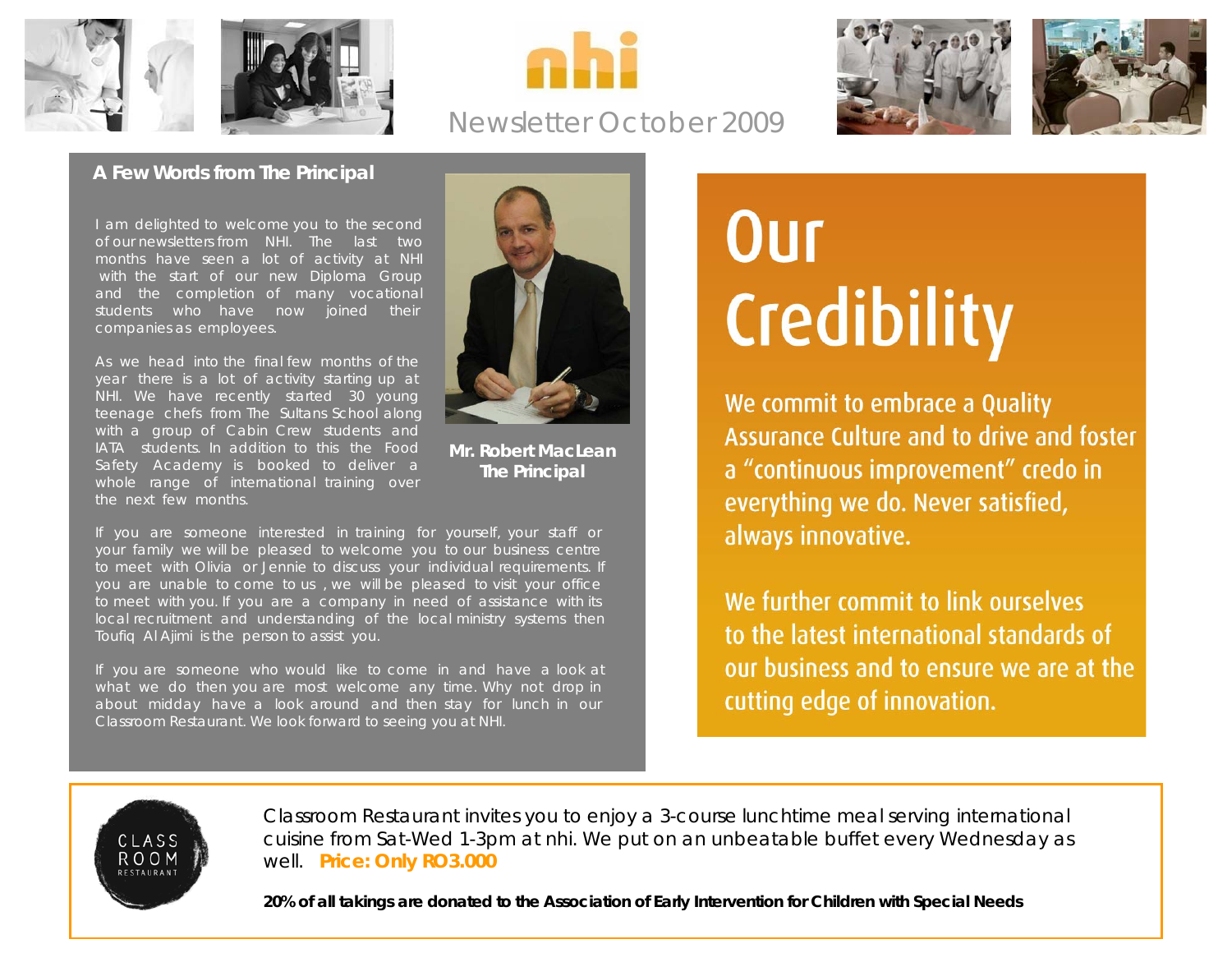# NHI Achieves the Investor

# in People Standard Again



The National Hospitality Institute celebrates their achievement of the Investor in People (IiP) Standard once again having maintained this since 2003. NHI successfully passes the lengthy and challenging international assessment of the IiP Standard for the third time.

"Investors in People is an excellent tool that can be used to identify ways of elevating our organisation's performance to an even higher level and as a framework for continuous development. This recognition is not obligatory in our line of business, however NHI strives to be a pioneer in the business of people development and demonstrate our commitment to delivering quality internationally accredited training in hospitality in Oman," said Robert MacLean, Principal of NHI.

All staff from NHI celebrated this achievement by taking a group excursion to Al Hoota Caves and Jabrin Castle for the day, the institute's way of thanking all employees for their hard work and dedication.



# Trainees Join Park Inn Muscat

Training for the future of hospitality in Oman, the National Hospitality Institute (NHI) works together with Park Inn Muscat to select and train future Omani hoteliers to global standards, ensuring the service success of this 'New in Muscat' international brand.

Recently 27 pre-selected male and female Omani hospitality trainees from NHI joined Park Inn in positions in the Housekeeping, Front Office, Restaurants and Kitchen departments.

"We are delighted to welcome onboard our new Park Inn employees and they are settling in well. It has been a pleasure working with NHI. The process was well organized and the training of a high standard and I would like to thank Robert MacLean, the Principal of NHI, and Toufiq Al Ajmi, the Sales Manager of NHI, for their continued support, advice and professionalism," commented Noora Al Nabri.



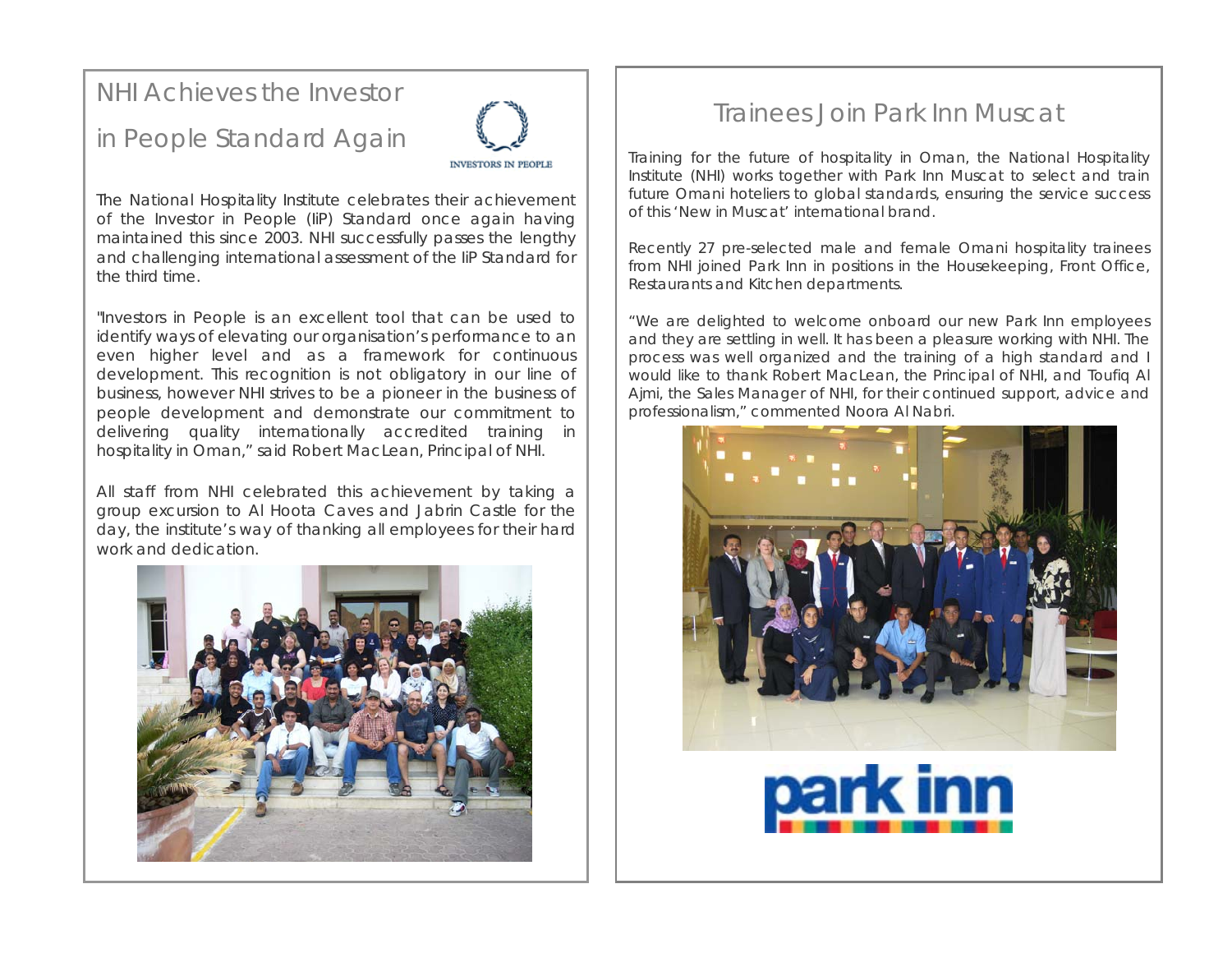



#### **ISO 22000:200[5](http://www.iso.org/iso/rss.xml?csnumber=35466&rss=detail) Workshop**

control food safety hazards in order to ensure that food is safe at the time of human consumption. It is applicable to all organizations, regardless of size, which are involved in any aspect of the food chain and want to implement systems that consistently provide safe products. The means of meeting any requirements of The Food Safety Academy held a workshop on ISO 22000:2005 in August, delivered by Mr. Yaser Mohammed, Senior Consultant at Johnson Diversey Consulting. ISO22000:2005 is a food safety management standard that specifies requirements where an organisation in the food chain needs to demonstrate its ability to ISO 22000:2005 can be accomplished through the use of internal and/or external resources.

"The purpose of the symposiums and workshops that we hold in Oman is to ensure industry professionals in the business of food handling keep abreast with the most recent food safety systems and procedures. The ISO 220000 Workshop provided information on the history of food safety and ISO22000:2005; the relationship between ISO22000 and other relevant food safety management systems; the general structure of ISO22000 and future trends in food safety management systems. I will be conducting a number of workshops and seminars in Muscat in association with NHI in the near future on topics such as Allergens Management in Food Facilities, Restaurant Quality Assurance, Effective Pest Management in Food Facilities and Advanced Food Hygiene Implications and Challenges," said Mr. Yaser Mohammed of Johnson Diversey Consulting.

#### **CIEH Level 3 Award in Implementing HACCP**

In response to the growing interest and necessity for higher level food safety training in Oman, NHI's Food Safety Academy has recently delivered the Chartered Institute of Environmental Health's (CIEH) Level 3 Award in Implementing HACCP. The content of this advanced level training course includes the policies, controls and standards that need to be put into place to protect the safety of food and the seven basic principles of the HACCP system and how these can be equated to a food safety management system for a catering enterprise.

Chartered Institute of Environmental **Health** 



# Courses Coming Soon!

**17th Oct** - CIEH Level 1 Award in Food Safety **20th Oct** - CIEH Level 2 Award in Food Safety **24th Oct** - CIEH Level 3 Award in HACCP in Catering **4th Nov** - Allergens Management Workshop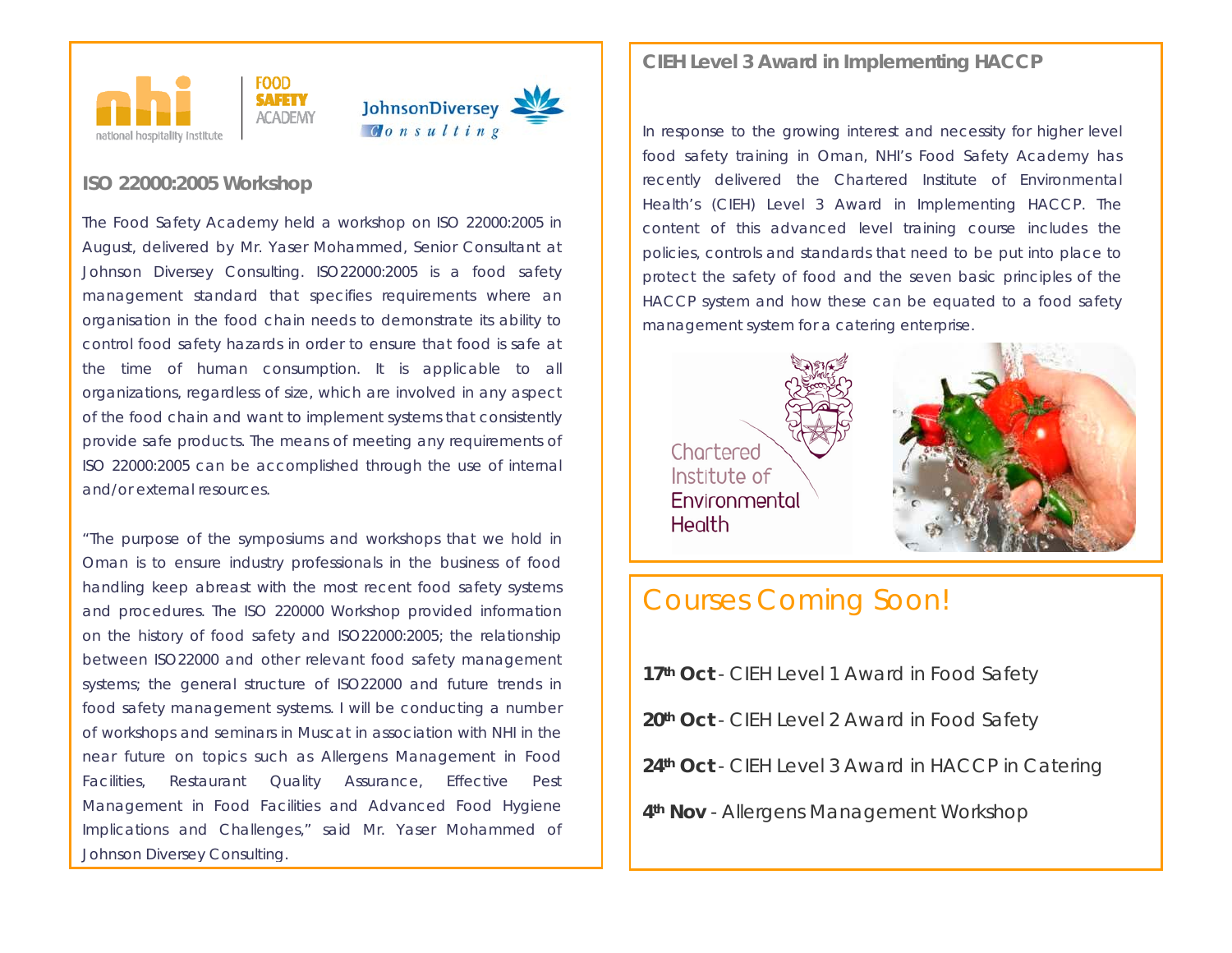# Hospitality Jobs!

# Improve your job prospects... invest in yourself!

Enrol now on our Professional Certificate Programmes!

#### call: 248 16313 sms: 982 46267 email: businesscentre@nhioman.com



national hospitality institute SAOG PO Box 854, Hamriva 131 Sultanate of Oman Tel: +968 248 16313, Fax: +968 248 17125

#### **Dates for AH&LA Part Time Hotel Management**

#### **Professional Certificate Courses**

2<sup>nd</sup> Nov-22<sup>nd</sup> Dec 2009 - Hospitality Facilities Management & Design

**11th Jan - 2nd Mar 2010** - Managing Front Office Operations

**8th Mar - 3rd May 2010** - Managing Housekeeping Operations

**4th May - 28th Jun 2010** - Hospitality Sales & Marketing

**12th Jul – 31st Aug** - Lodging and the Food Service Industry

**6th Sept - 2nd Nov 2010** - Food & Beverage Services

15<sup>th</sup> Nov-4<sup>th</sup> Jan 2010 - Food Safety: Managing the HACCP Industry

# **Course starting 2nd Nov 2009 – Register Now!**

## Hospitality Facilities Management & Design

This course provides knowledge and training on how to keep every area of a hotel property running smoothly. A systems approach to hospitality facilities issues, while also providing a summary based on functional spaces within a property. This revised edition features the latest information on facilities management and design issues. Students will learn how technology can streamline operations procedures, how to balance environmental concerns with guest satisfaction, and how to communicate effectively with hotel engineering personnel.

### **Successful Ex-NHI Trainees Join the Hotel Management Diploma**

**Faris Abdullah**Safari Bar Manager, Grand Hyatt Muscat

**Mohammed Al Hajri** Site & Project Manager, Renaissance Services

**3 places still available on the full-time AH&LA Hotel Management Diploma. Registrations on first come first serve basis. For further information and registrations please contact Jennie or Olivia via email on businesscentre@nhioman.com or call 24816313. Hurry so you don't miss out!**



Building Middle Management in Oman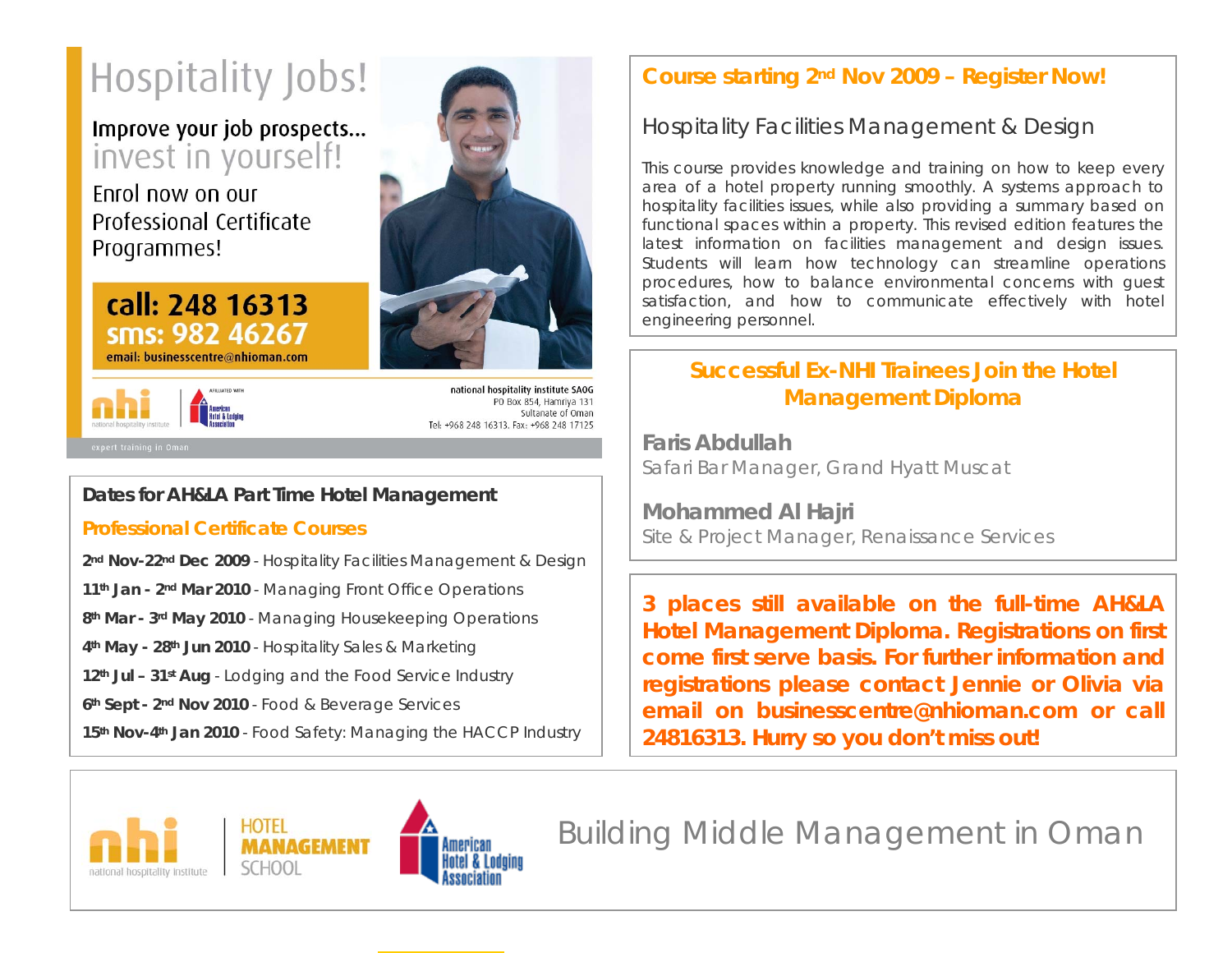

#### **NHI Helps 'Clean Up the World'**

NHI joins Clean Up the World, partners with [the United Nations](http://www.unep.org/)  [Environment Programme \(UNEP\)](http://www.unep.org/), contributing and setting an environmentally friendly example to inspire and empower the Omani community to "clean up, fix up and conserve their local environment". NHI's initiatives will range from waste removal and tree planting to water and energy conservation projects.

An estimated 35 million volunteers from more than 120 countries currently participate in Clean Up the World annually. Activities and longer-term environmental projects are undertaken throughout the year with the campaign culminating in the [Clean Up the World Weekend](http://www.cleanuptheworld.org/en/Activities/clean-up-the-world-weekend-2009.html) in 3rd weekend of September each year.

"NHI's commitment also means that all our students will attend mandatory awareness classes on environmental issues and be part of practical clean-up events organised in Oman every year. The next practical event planned is a clean-up of the Qurum and Qantab beaches by the students in October 2009. If you would like to be part of this drive as an individual or corporate please email [businesscentre@nhioman.com](mailto:businesscentre@nhioman.com) to register," said Cleon Dias, Training Manager at NHI.



**recipe of the month**  cheddar risotto

#### **Ingredients**



#### **Method**

1. Heat the olive oil in a very large frying pan. Add the rice and sauté it gently for about 3 - 4 minutes, until it looks glossy. Add the onion, leek and pepper and cook gently, stirring often, for a few more minutes.

2. Add the stock to the frying pan and allow it to bubble up, then cook gently until it has been absorbed, stirring frequently.

3. Ladle about one quarter of the stock into the rice, stir, then let the rice simmer gently until the liquid has been absorbed.

4. Add the mushrooms to the risotto with another ladleful of stock. Cook gently, adding more stock as needed until the rice is tender, it will take about 20 - 25 minutes to cook in total.

5. Stir in the peas and Cheddar cheese, season to taste with salt and pepper, stir well and serve, garnished with basil or fresh herb sprigs.

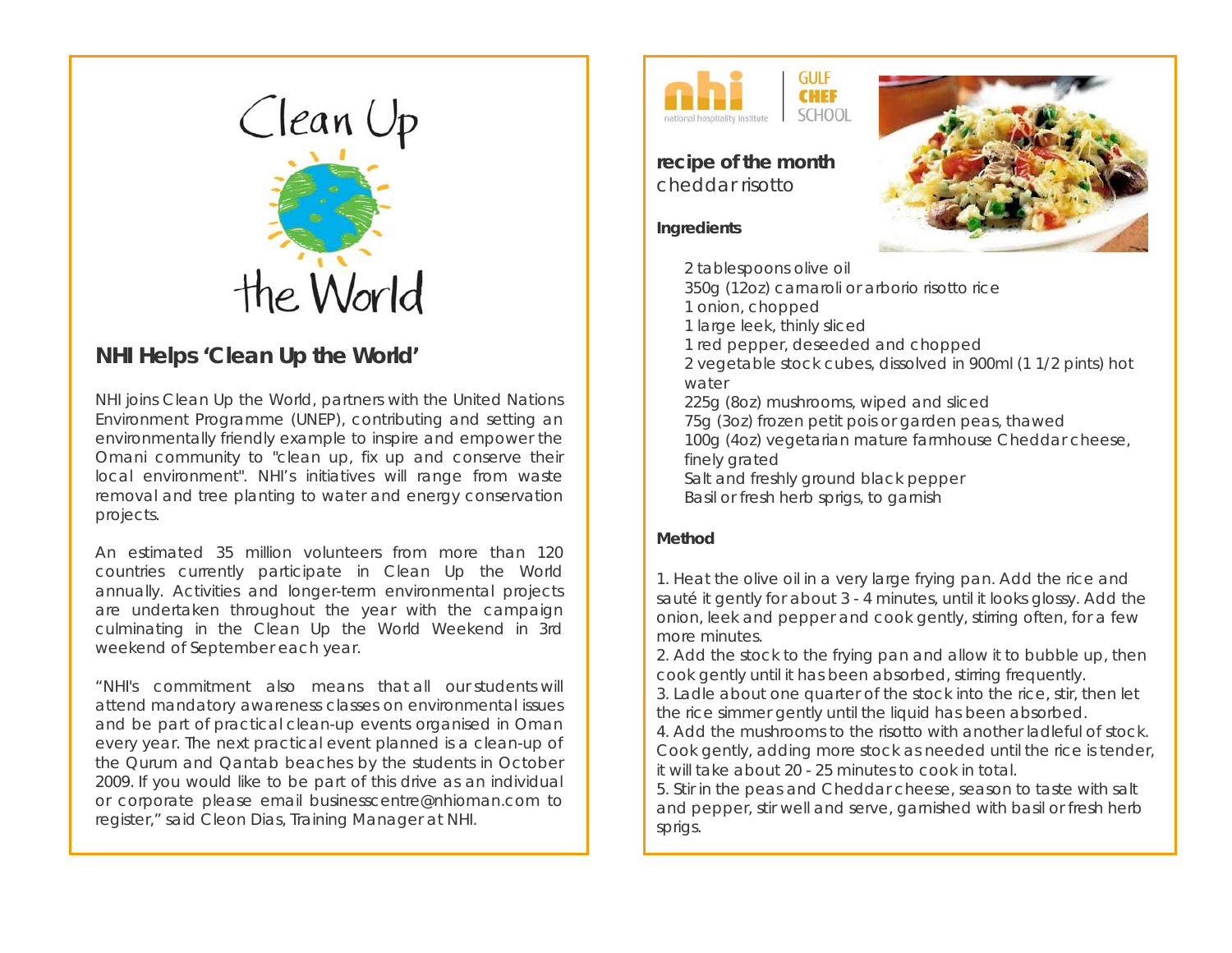# **THE GALLERY**



NHI staff make Black Forest Gateau NHI at Muscat City Centre Mall with Gulf Chef School's Pastry Expert







Gulf Chef School at NHI **NHI CHAI AND READ CHAI NHI Trainees of the month with Maggie Jeans**